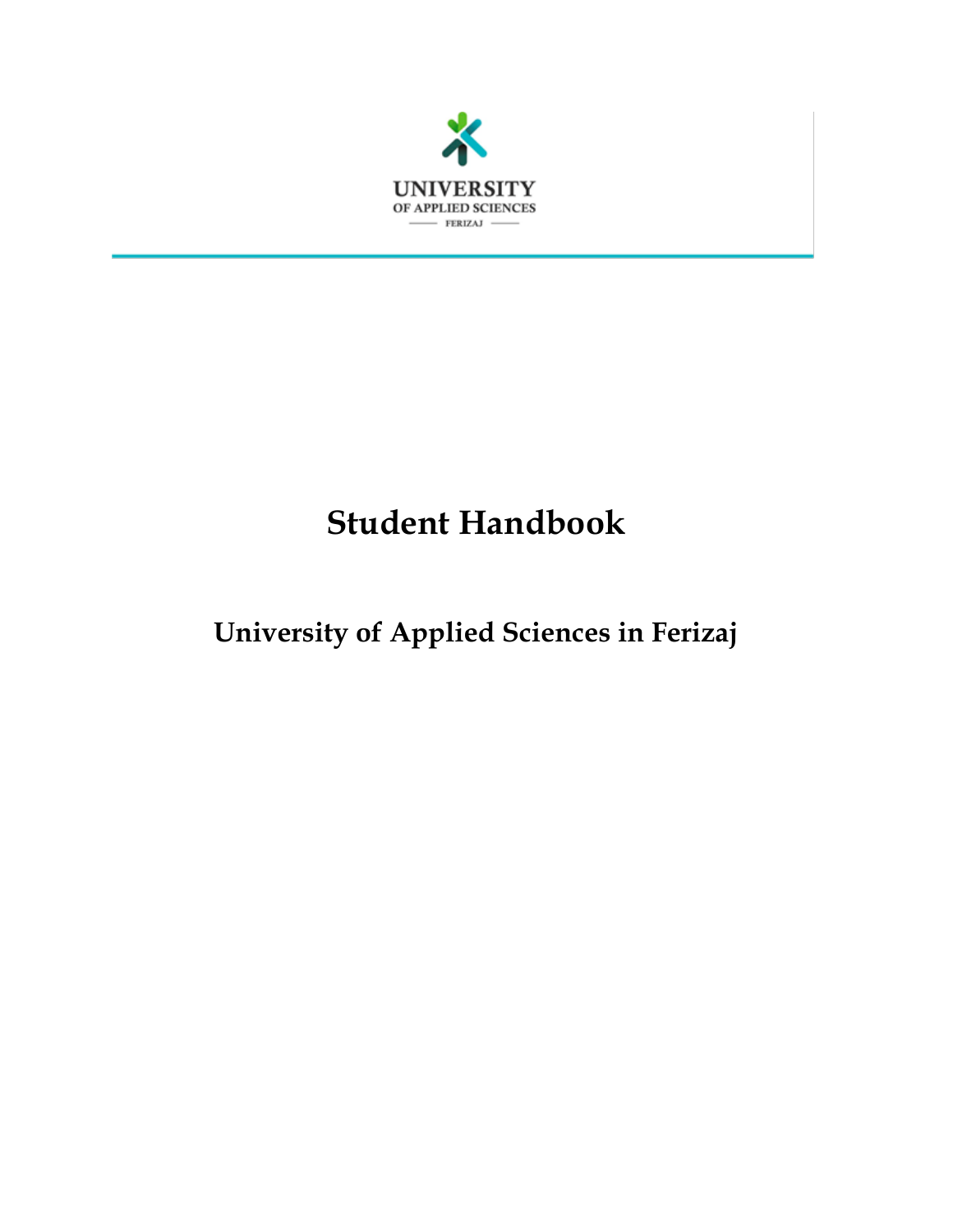This handbook will provide general information and guidance for the students of the University of Applied Sciences in Ferizaj and is based on:

- The Law on Higher Education in Kosovo
- The Temporary Statute of the University of Applied Sciences in Ferizaj
- The Regulation for Bachelor and Master's studies
- The Code of Ethics
- The Regulation for Student Disciplinary Responsibilities

The contents of this handbook are accurate at the time of its publication. The information may change depending on the circumstances and developments within the institution. UASF reserves the right to continuously update the information.

For more information visit our website:

[www.ushaf.net](http://www.ushaf.net/)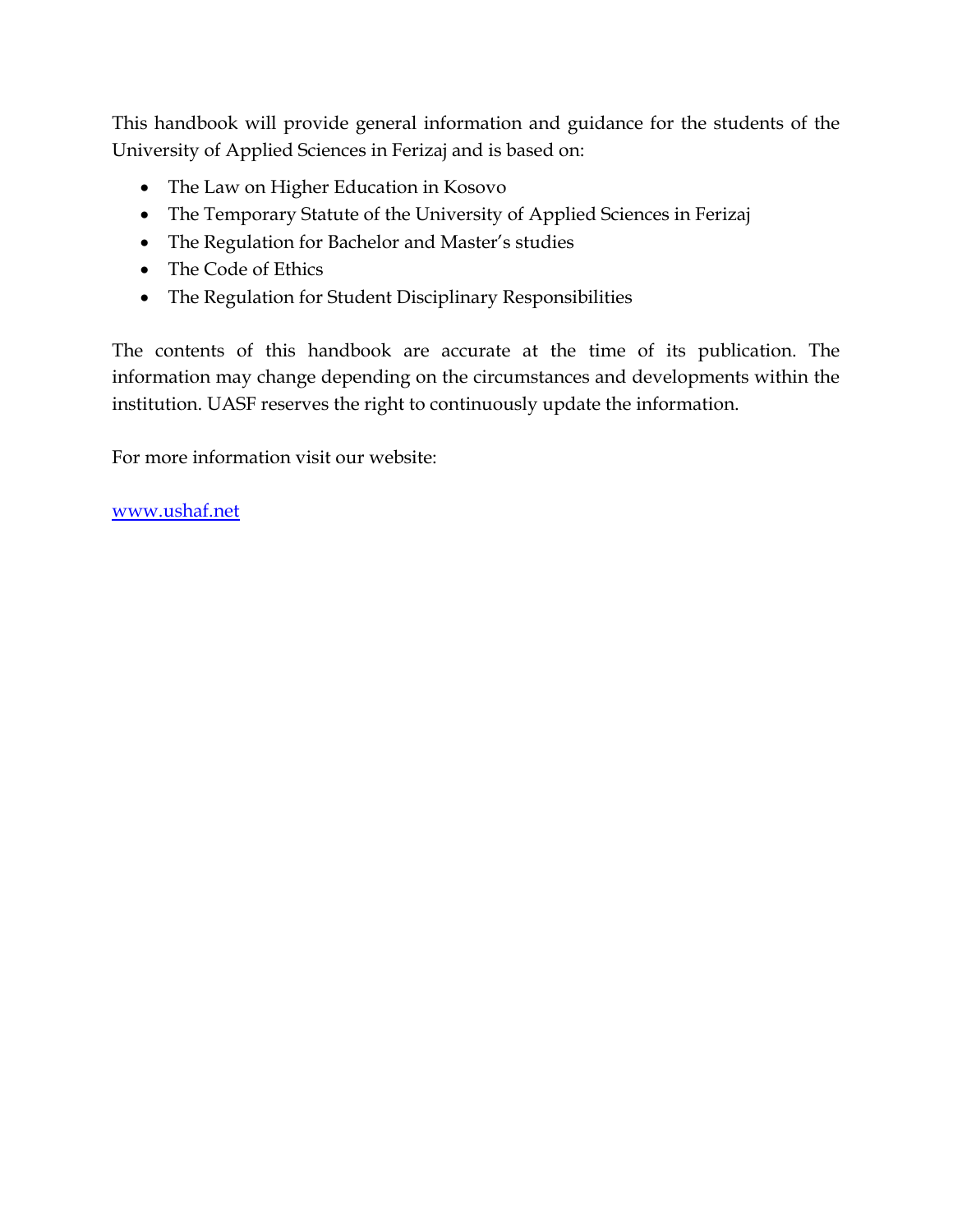A word from the Rector

Dear students,

Welcome to the University of Applied Sciences in Ferizaj.

Choosing your profession and a lifelong career path is a decision which will shape and determine your future. This is why it's important to ensure that you have found the right place to develop and enhance your skills and abilities. I firmly believe that you have made the right decision by enrolling in our University, where you will have the opportunity to apply in practice everything that you learn in theory. From the moment of your enrollment, you have established a new lifelong connection which rests on reciprocal contractual laws and regulations.

Our University provides a modern educational environment, with attractive programs, qualified teaching staff, classrooms, labs, workshops and other essential instructional tools, as well as various activities which are of service to the mission we've set out to accomplish.

Study programs, course design, the expertise of the staff, our cooperation with businesses and the application of the curriculum in the workplace, are all advantages that make us effectual and competitive in marketplace, both locally and regionally.

You, the students, will always be a priority for the University, be it in regards to the educational process, or the preservation and promotion of your fundamental student rights, which will no doubt have an important role in your lives. You will be represented to the governing bodies by the Student Parliament, which will prevent any sort of injustice from being done.

Even though we are a new university, we have already proven that we can offer many opportunities for our students, and I remain dedicated to the advancement of the mission of our University.

Do good work and may you have a successful journey!

Sincerely, Prof. Dr. Agron Bajraktari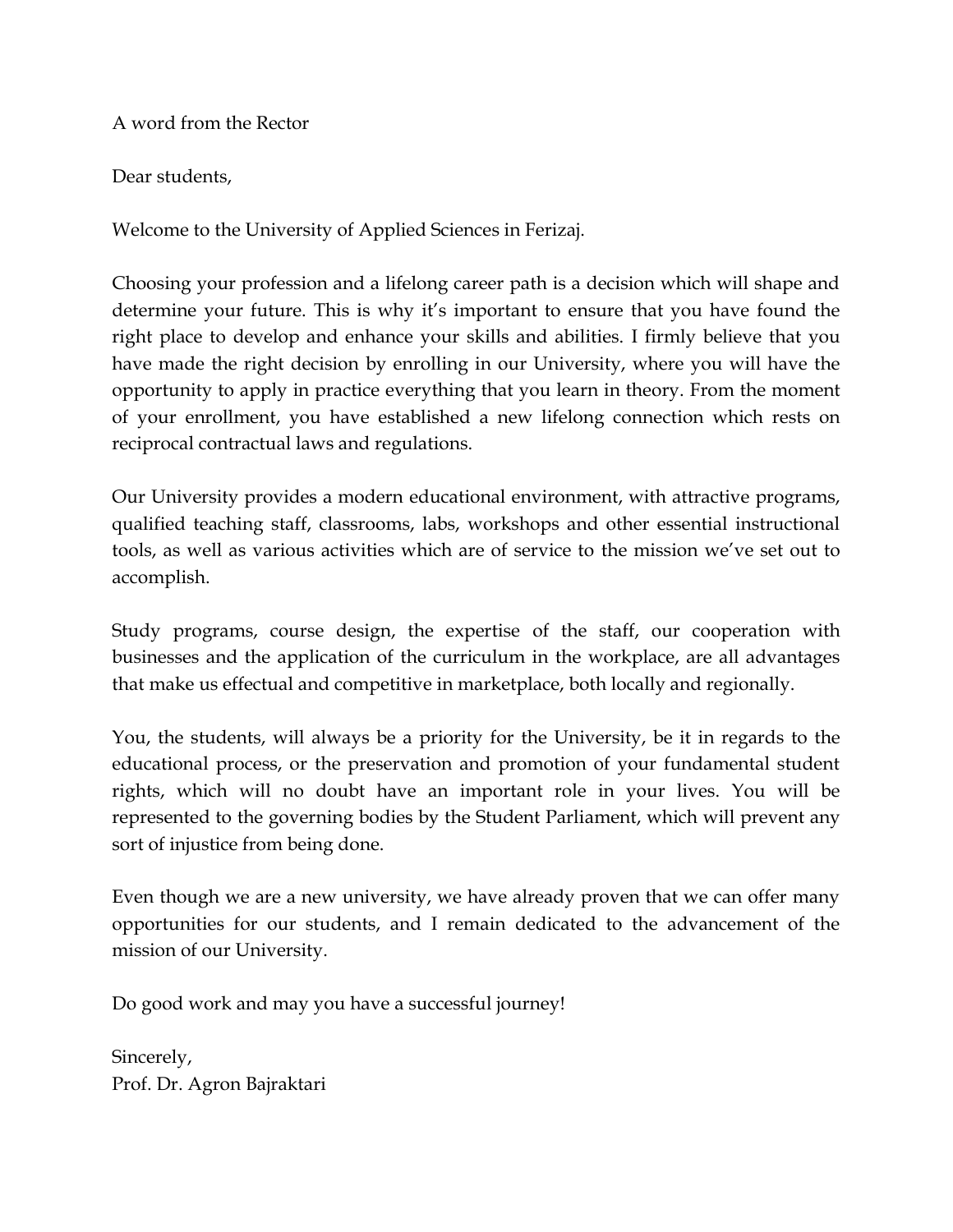# **Contents**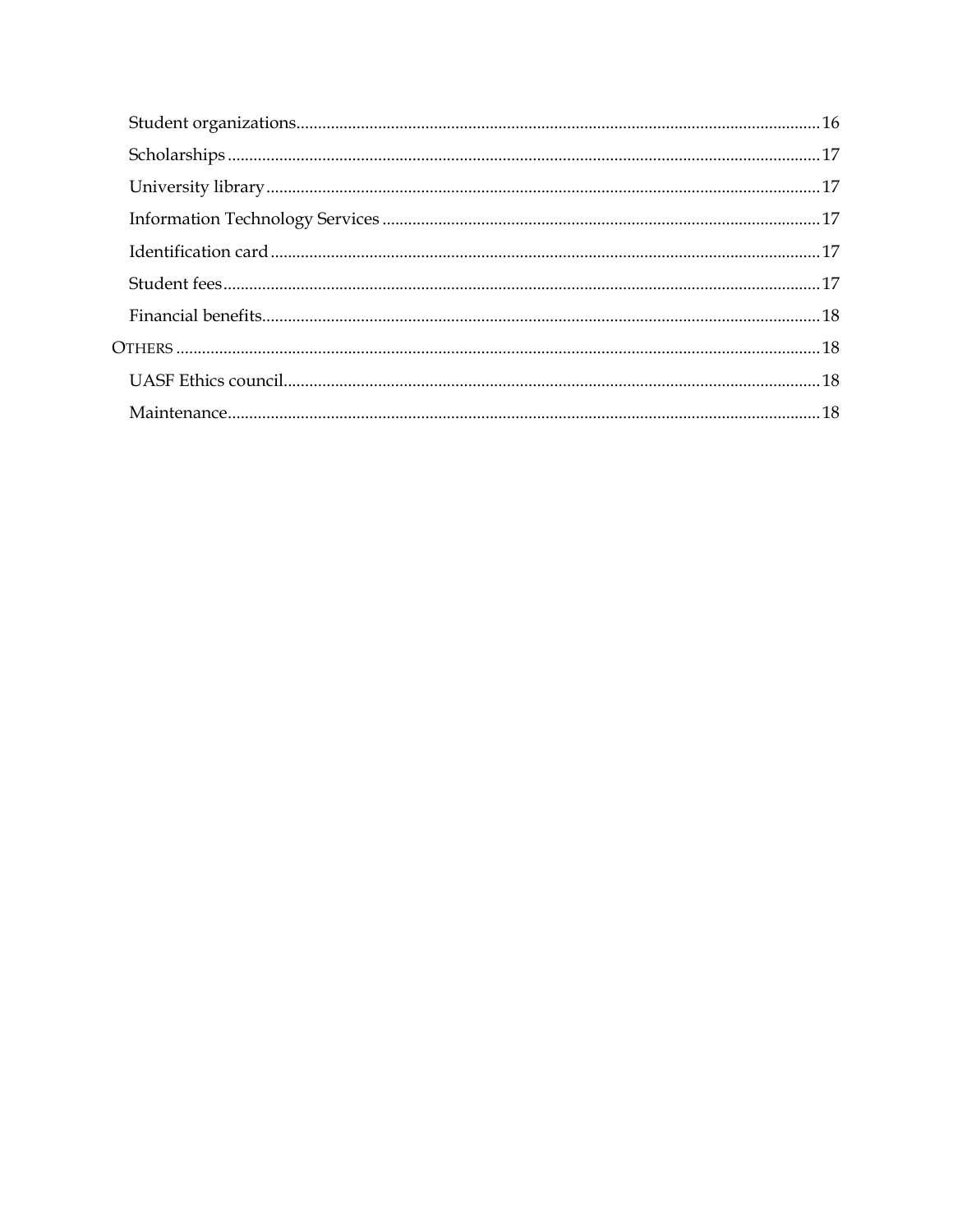## <span id="page-5-0"></span>**VISION**

Our university is a national example of modernity, innovation and inclusivity, where theory is applied in practice and professional skills that benefit our society are developed.

### <span id="page-5-1"></span>**MISSION**

We are dedicated to providing the highest quality education and tutoring our students to be competent professionals and responsible citizens, who will then go on to develop a professional career and lead a productive life.

## <span id="page-5-2"></span>**VALUES**

- **Education**: Our University values education which is focused on employment, which balances theory and practice and places special emphasis on active learning and critical thinking, as well as encouraging the responsibility and wish for lifelong learning.
- **Ethics:** The University treats all of its members with dignity, respect, and equality.
- **Cooperation**: We build partnerships with students, alumni, businesses and industries, national and international governing institutions, the Accreditation Agency and the community which the University serves.
- **Excellence**: We continuously strive for excellence in education and innovation.
- **Diversity**: We embrace all ideas, beliefs, cultures and ethnicities.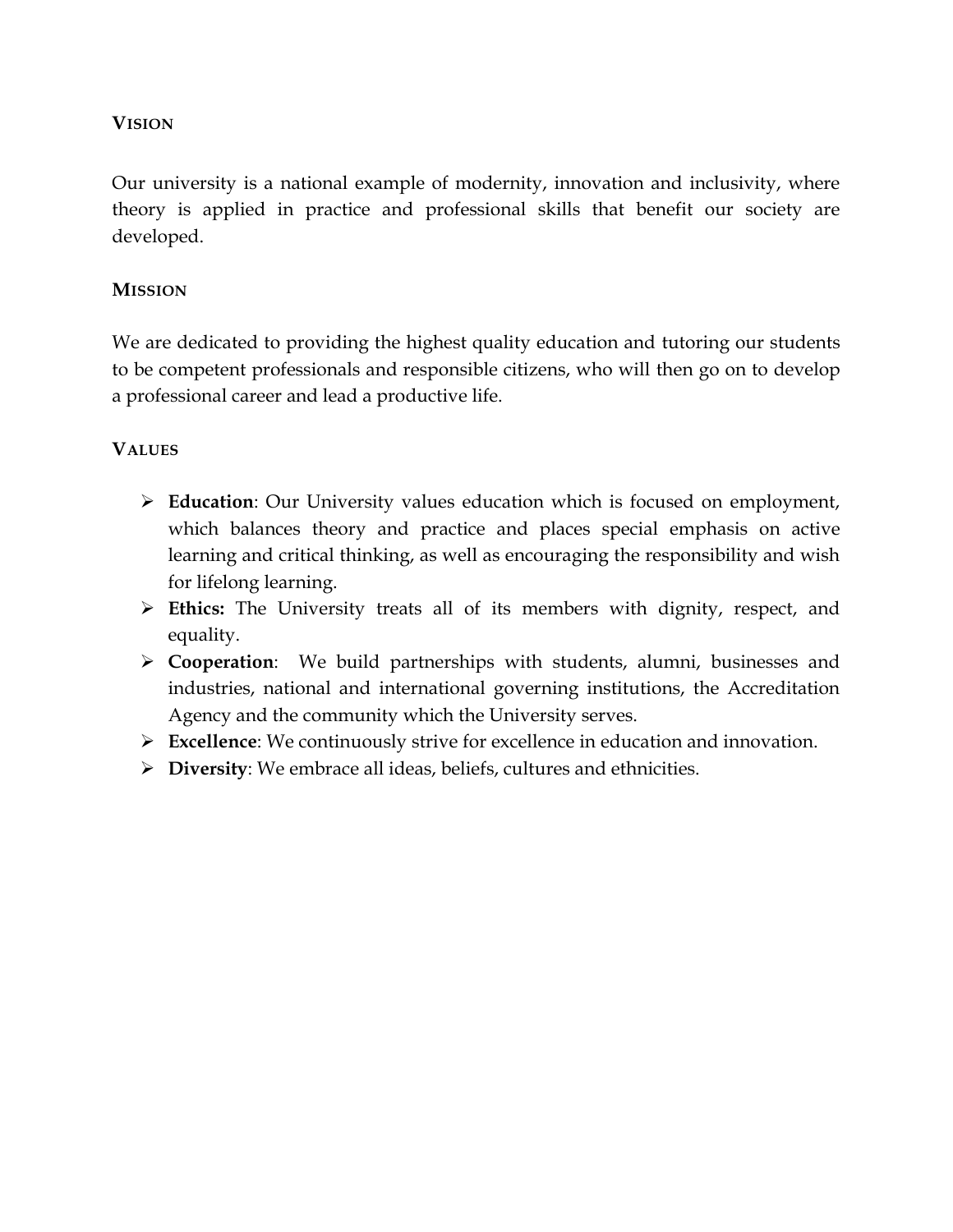#### <span id="page-6-0"></span>**GENERAL INFORMATION**

### <span id="page-6-1"></span>**Enrollment**

All candidates that have passed the State Matura Exam are entitled to apply for enrollment, including those who are not Kosovo citizens.

The admission criteria are set by the Ministry and the UASF Senate.

Admission methods and criteria are regulated by the Bachelor and Master's studies regulations set by the UASF Senate.

### <span id="page-6-2"></span>**Student status**

The student status is earned upon enrolling in a program and being provided with an official document (student identification card).

All students are full-time students as our institution does not organize part-time studies.

All study programs at the University are accredited by the Kosovo Accreditation Agency.

The University offers studies of all accredited programs at two levels:

- a) Professional Bachelor's and Bachelor of Science and
- b) Master's studies

National qualifications framework determines our students' level of qualification.

Bachelor studies consist of 6 semesters (3 years). Each semester has 30 ECTS credits and upon graduating the student must have 180 ECTS credits accumulated.

Master's studies consist of 4 semesters with 120 ECTS. Each semester has to have at least 30 credits, whereas upon graduating the student must have 180 ECTS accumulated.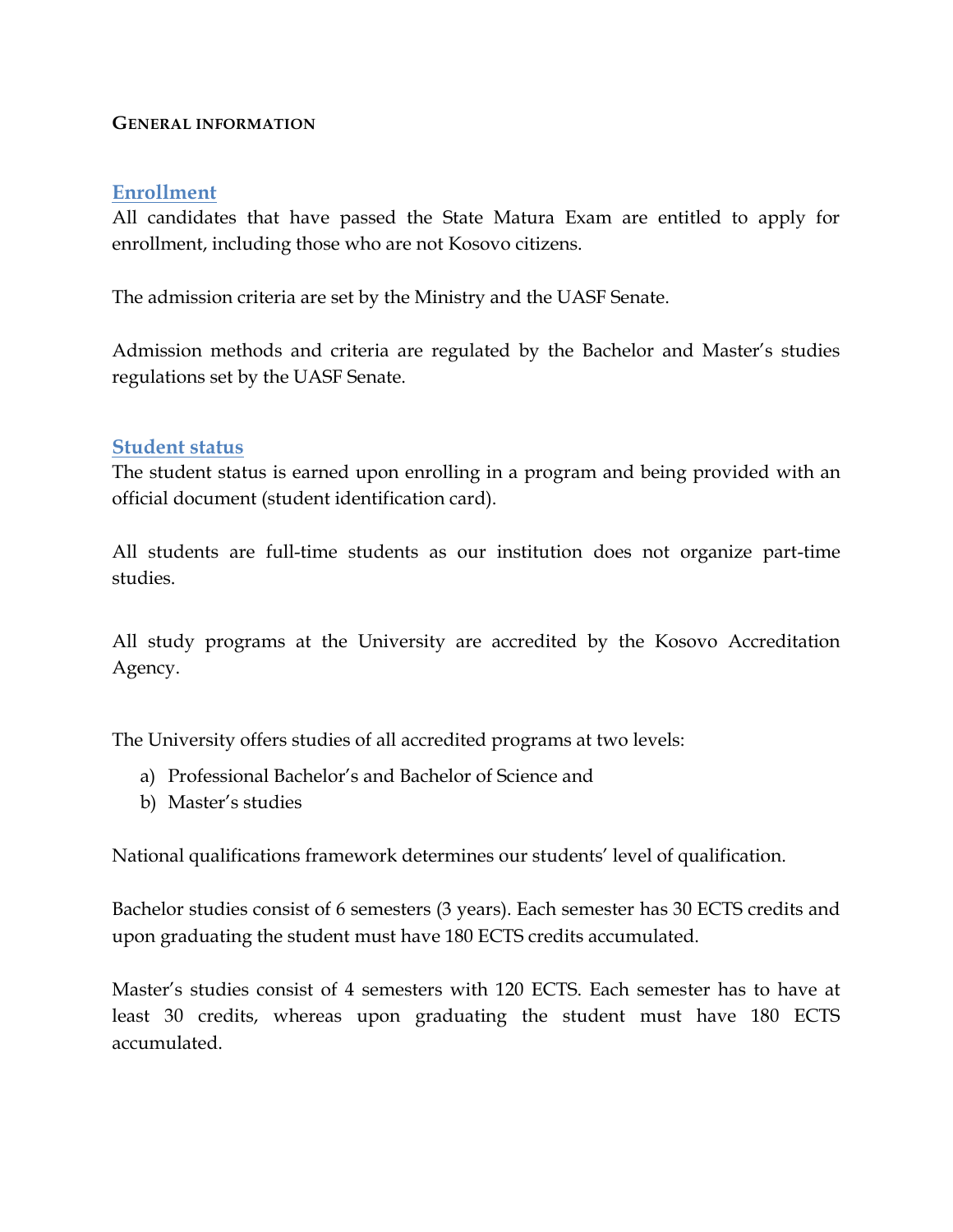Bachelor studies are level VI, whereas master's studies are level VII. In certain study programs students are required to defend a thesis in order to graduate, while in others they graduate upon passing their last exam.

A Bachelor's degree is awarded after completing three years of undergraduate studies, while a Master of Science degree is earned after completing master's studies.

Students are provided with a certificate of grades and a diploma.

A supplementary certificate may be provided upon request.

## <span id="page-7-0"></span>**Studies**

Each study program at UASF is carried out during the academic year, which is organized into two semesters. Lectures in one academic year correspond to 1500 study hours, whereas one ECTS credit is equal to 25 hours of study work.

The winter semester starts on 01.10.- of the respective year and ends on 15.01.- of the following year (15 study weeks), whereas the summer semester starts on 16.02.- of the respective year and ends on 31.05.- of the same year (also 15 study weeks). The number of ECTS in one academic year, according to the European System, is 60.

## <span id="page-7-1"></span>**Courses**

Studies are carried out in accordance with the syllabi of the accredited study programs, which are then applied to various courses, both mandatory and elective.

## <span id="page-7-2"></span>**Course registration**

Course registration is done at the start of each academic year, on the University Management System online. Course registration is required for each study program.

## <span id="page-7-3"></span>**Student vacation**

Summer vacation consists of July and August.

Weekly vacations, national holidays and other activities are also included by the legislations and decisions made by the governing bodies of UASF.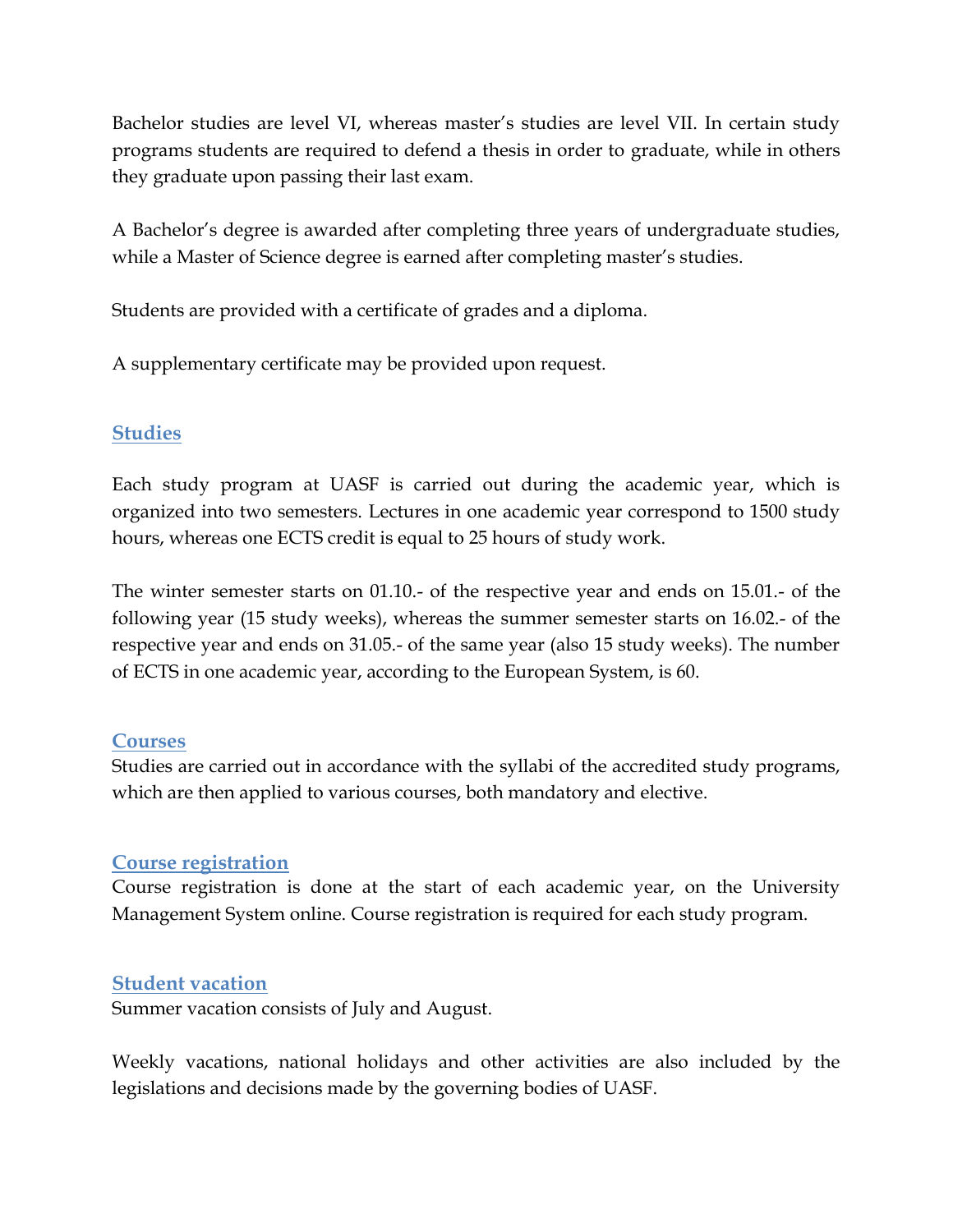## <span id="page-8-0"></span>**Degree and study recognition**

The recognition of studies is carried out in accordance with the rules of Lisbon Recognition Convention as well as Ministry regulations.

The University recognizes qualifications (degrees and diplomas) of licensed national and international institutions of higher education which are verified by MEST according to recognition procedures in compliance with the MEST administrative directive, as well as the provisions of the UASF Statute (article 104 of the UASF Statute).

# <span id="page-8-1"></span>**Change of study program**

Students can change their study program by discontinuing their studies in a particular study program and beginning them in a different program, either in the same academic unit of the University or in a different one. This change can be done between study programs in order to achieve the same level of education.

During this procedure, the student is legally permitted to begin studies in a new study program if at least 50% of all exams of the program are passed and if they are in compliance with the program that the student wants to continue their studies in.

Enrollment in a new study program is permitted no earlier than the second year of studies, or in the year following that of the initial study program. For more information, see article 110 of the UASF Statute.

## <span id="page-8-2"></span>**Student mobility**

Mobility as part of the Erasmus+ program, financed by the European Commission, allows students who have completed their first year of Bachelor studies to participate in an exchange program through the contest announced by UASF online in advance.

Master's students are entitled to apply in the first semester of their studies. For more information, see UASF Mobility Regulation.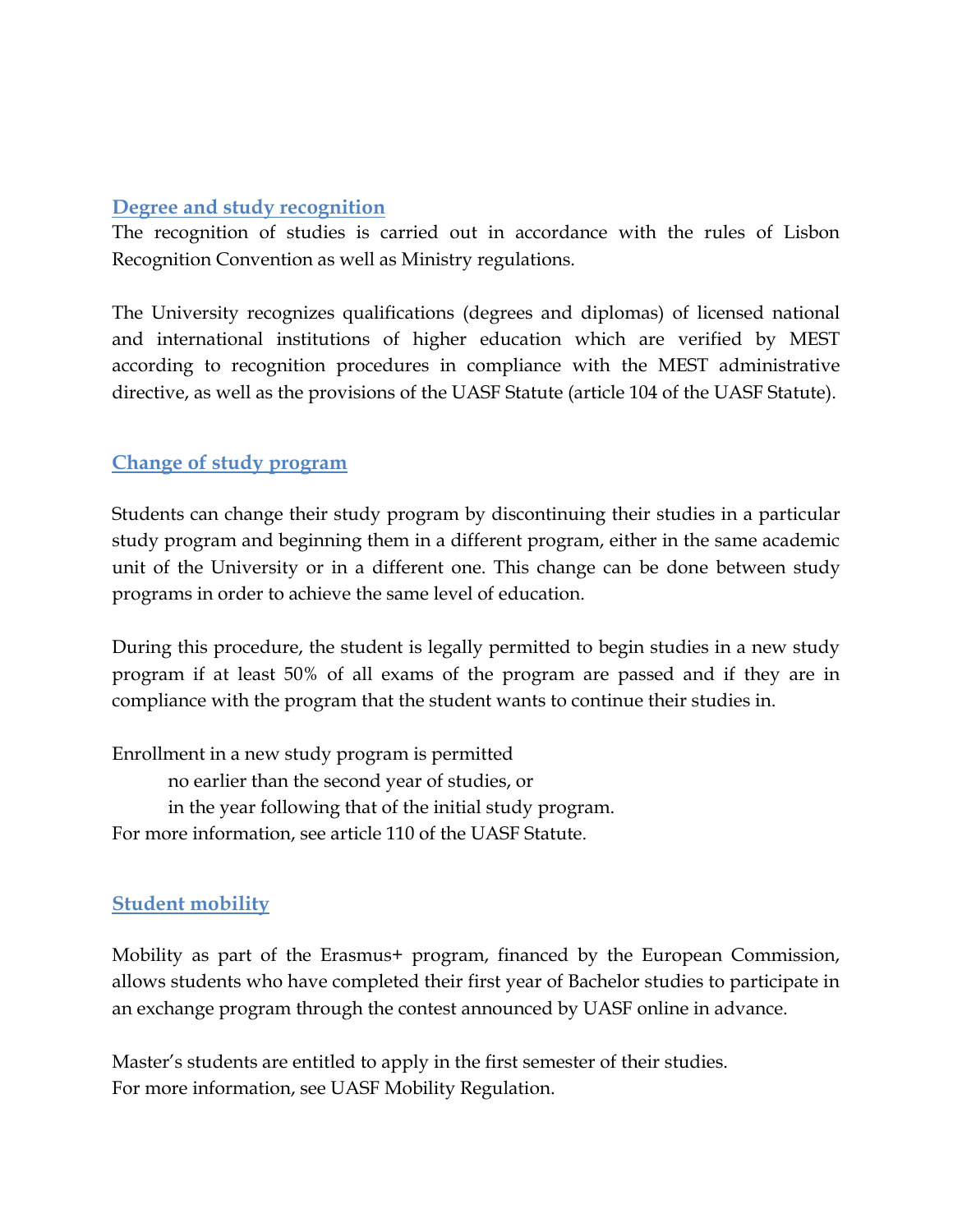# <span id="page-9-0"></span>**Lectures (organizing the learning process)**

Lectures and other forms of teaching are all based on the course syllabus.

Students are required to attend all lectures organized as part of a course planned on the syllabus.

Attendance sheets are used to track and monitor student attendance in lectures.

## <span id="page-9-1"></span>**Entry requirements for a new study year**

Students are only able to register a new study year when they have completed the previous one in accordance with the study program. The only exception is the second year of studies, which students can register if they have passed all but two exams of the previous year.

Students can register the third year of studies only if they have passed all their first year exams and if they have passed all but two exams of their second year of studies.

The University Senate can set new passing criteria and requirements for the registration of the new academic year.

Master's students can register their second year of studies if they have managed to accumulate 50% of the first year credits. The number of years that master's students are permitted to register can only be twice the number of the studies or equivalent to the regular number of studies.

## <span id="page-9-2"></span>**Repeating a year**

Students which have not met the criteria to register the subsequent year of their studies have to repeat the year. Students may enroll in the same study program or a modified program which is offered for that study year. The highest number of registered years permitted is equivalent to the regular number of studies. Only one registration of one year is permitted and the same academic year may not be registered twice in a row.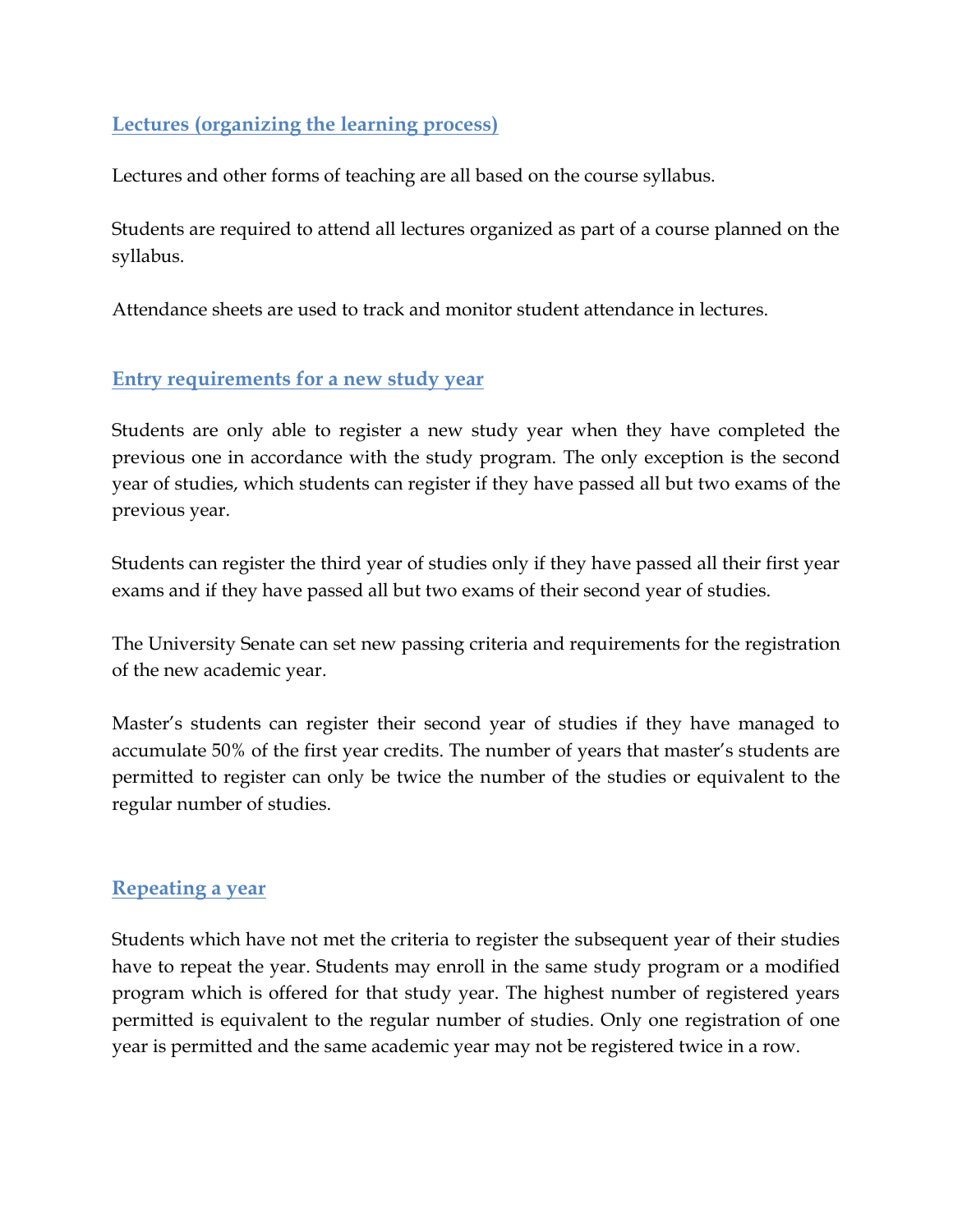If the student requests to register the same study year again, it is regarded as a discontinuation of studies. For more information, see Article 117 of the UASF Statute, as well as the Regulation for Bachelor and Master's studies.

# <span id="page-10-0"></span>**Practical work**

In order to equip the students with the necessary professional skills and prepare them to enter the workforce, the University organizes practical work in certain study programs. This practical work is carried out in various companies with which the University has a signed cooperation agreement. During their practice, students are supervised by their course instructors and company managers. The company also makes an assessment of the students' work, which in turn affects the final grade in the course which the student has done practical work.

The organization of practical work is carried through in compliance with the UASF's manual for the realization of practical work.

## <span id="page-10-1"></span>**Graduates**

Upon completion of the last year of studies, students are given a period of two academic years to pass all their exams.

During this time, students must pass their diploma exam in order to successfully complete their studies. During this period students have the graduate status.

Students that are not able to pass their diploma exam on time can submit a request to the dean of the faculty for the extension of the period to another academic year.

Graduates are required to repeat a year.

For more information, see the Temporary UASF Statute.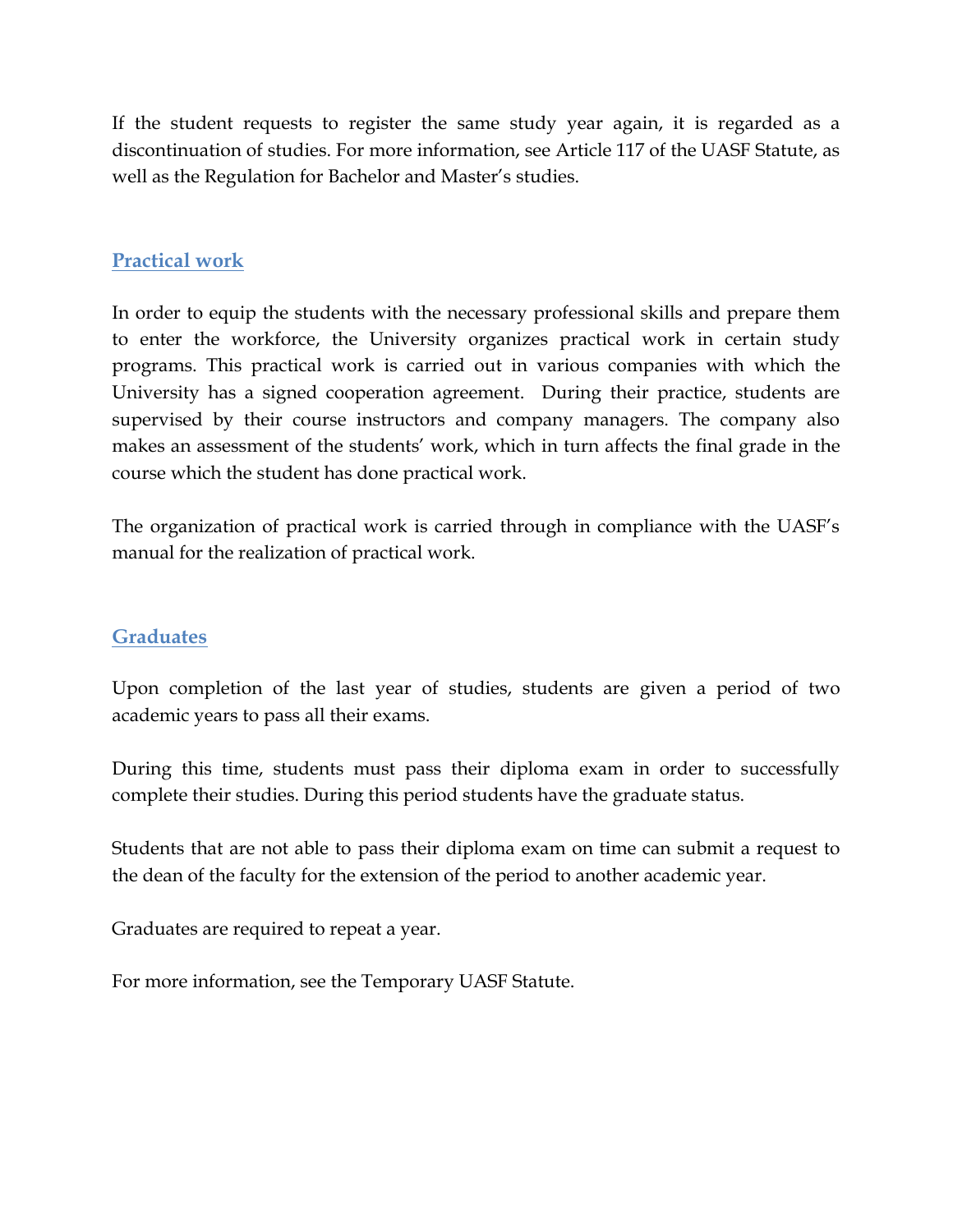# <span id="page-11-0"></span>**Temporary discontinuation of studies (suspension)**

Students may temporarily discontinue their studies for the duration of one academic year, granted that they provide the necessary documents to justify it. The suspension starts at the beginning of the academic year, on condition that students fulfill all their obligations to the institution.

The period of temporary suspension is not taken into account in the full duration of the studies.

After completing the suspension, students are required to get back to their studies with all their rights and obligations. For more information, please see Article 118 of the Temporary UASF Statue.

## <span id="page-11-1"></span>**Knowledge assessment**

At UASF, knowledge assessment is continuously practiced in various forms and methods. The aim is to estimate the students' work in order to achieve and preserve the quality of knowledge. These methods are practiced in accordance with the syllabi of the respective courses. Attendance, participation in various activities in the classroom, midterm exams, presentations, assignments, practical work and the final exam are all components which are taken into account in the assessment of each student's work.

Students also have the opportunity to assess the academic and administrative staff on their performance, communication with students, commitment, and dedication in their work. The process is carried out by using assessment forms, which are all anonymous.

## <span id="page-11-2"></span>**Examinations**

Examinations are either organized separately for each course or are combined for more than one course depending on the study program (exams with committee).

The examination sessions take place at the end of each semester, after the completion of lectures.

Examinations take place in three terms: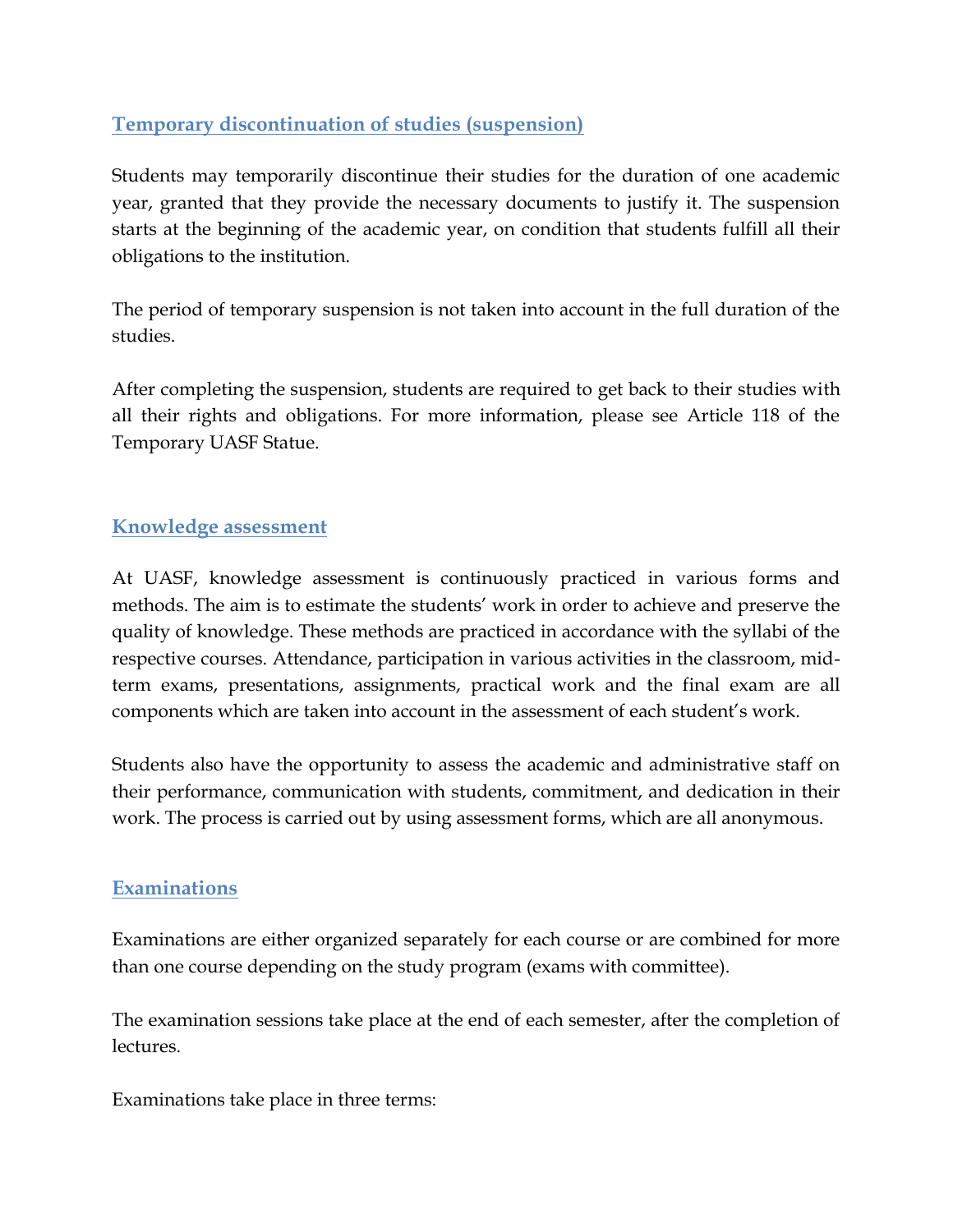- Winter term, which takes place at the end of the first semester.
- Summer term, which takes place at the end of the second semester.
- Fall term, which takes place in September.

Students may be allowed additional terms with the Senate's decision.

Examinations are public and are organized in the following ways:

- Written;
- Oral;
- Written and oral;
- Practical.

Examinations may be held with a committee if:

- Students submit a complaint,
- It has been so decided by the study program.

The knowledge assessment methods and criteria for passing the exam are determined by each course's study program. The authorized instructor publishes the grades on UMS. For more information see the Regulation on the University Management System (UMS).

| Description  | Grade | Letter grade |
|--------------|-------|--------------|
| Excellent    | 10    | Α            |
| Excellent    | 9     | B            |
| Very good    | 8     | $\subset$    |
| Good         | 7     |              |
| Satisfactory | 6     | Ε            |
| Poor         | 5     | F            |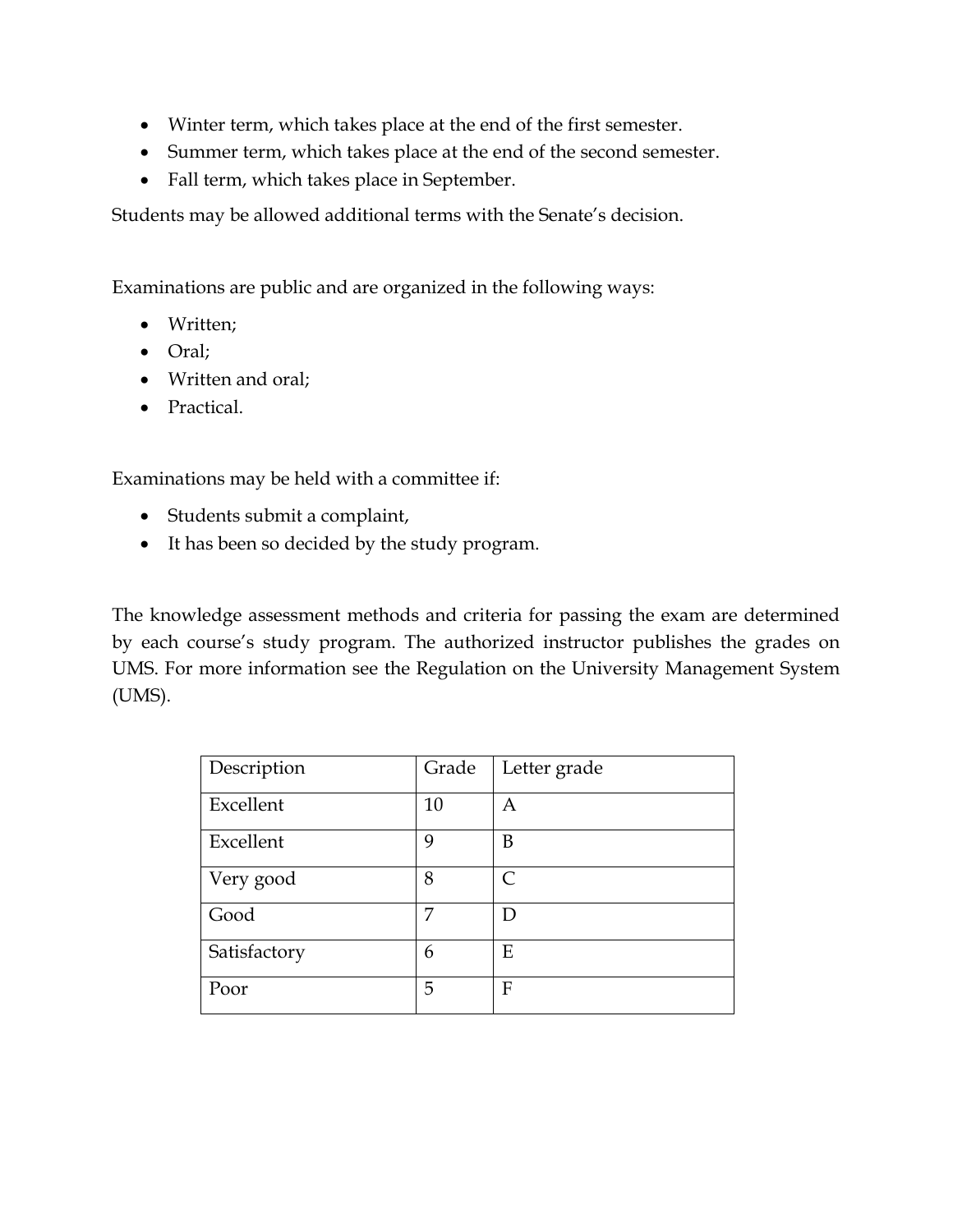# <span id="page-13-0"></span>**Registration of examinations**

The registration of examinations is carried out based on the schedule which is published at the start of the academic year. The examination schedule is organized in a way which doesn't allocate more than one exam a day for the students.

The schedule of the registration of examinations, examination schedule, abstinence from exams or failure to show up on the day of the exam, taking exams earlier, recognition of exams and other issues are all regulated by Article 96 of the UASF Statute, as well as the Regulation for Bachelor and Master's studies.

The duration of a written exam cannot be longer than three hours, whereas oral exam two hours.

The exam schedule may change upon request of the students or the course instructor.

# <span id="page-13-1"></span>**Exam administration and observation**

It is the responsibility of the course instructor to administer and carry out the exam. All members of the academic staff are required to ensure that students are provided with the necessary means to be as successful in examinations as possible, by maintaining order and silence in the classroom during examinations.

## <span id="page-13-2"></span>**Announcing and changing grades**

After the examination takes place, the course instructor is given 48 hours to announce the grades on UMS.

For more information on issues related to the student's rights and responsibilities, see the Regulation for Bachelor and Master's studies.

## <span id="page-13-3"></span>**Grade certificate**

After the examination takes place, the grades are registered by the Office of Student Services. The office may also divulge the grades upon the request of the student. Students have access to the system to only be informed about their grades, but not use them as an official document due to the lack of a signature and seal by the official in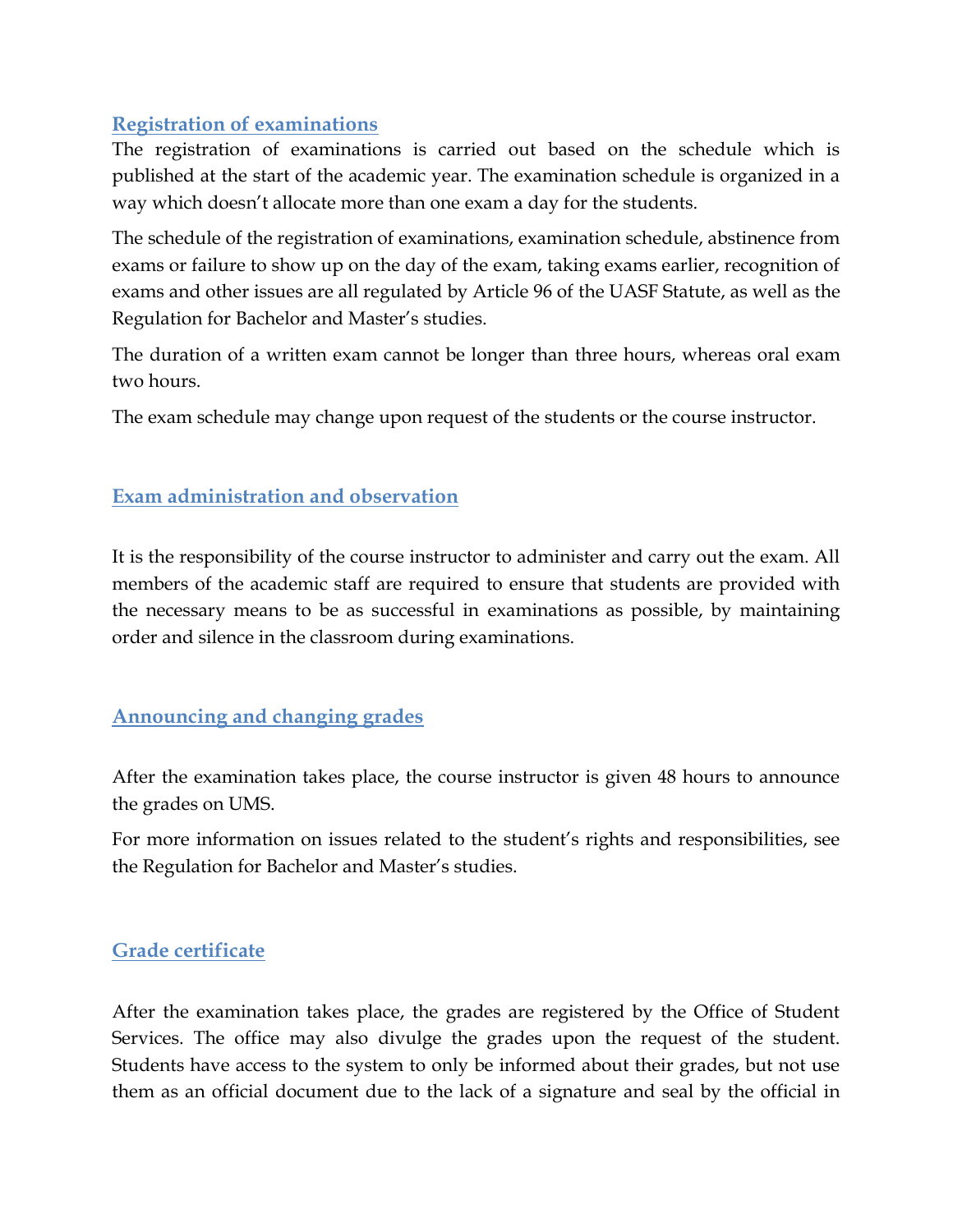charge. Students have to file individual requests in order to be provided with a grade certificate.

# <span id="page-14-0"></span>**Loss of student status**

Students may lose their student status due to the following reasons:

- when they decide to discontinue their studies;
- when they complete their studies;
- when they fail to enroll in to the academic year;
- when they fail to complete their studies for twice the duration of the studies;
- when the amount of times they have registered a year reaches its limit and they still have not been able to successfully complete their studies;
- in the event they are expelled after due disciplinary procedures.

# <span id="page-14-1"></span>**Student rights and responsibilities**

Students who are admitted to the University have the right to:

- Attend all lectures, seminars and other study activities organized in each course of the chosen study program;
- Make use of the university library and other student services;
- Participate in elections for their representative in the governing bodies of the University: Scientific and Educational Council, the Senate and others such as the Ethics Council, the Disciplinary Student Committee, etc.

Students must carry out their duties with due dedication and impartiality. In case of a conflict of interest, members elected by students will not attend meetings of the governing bodies of the University.

Students do not risk their student status and other privileges at the University by expressing their opinions and ideas.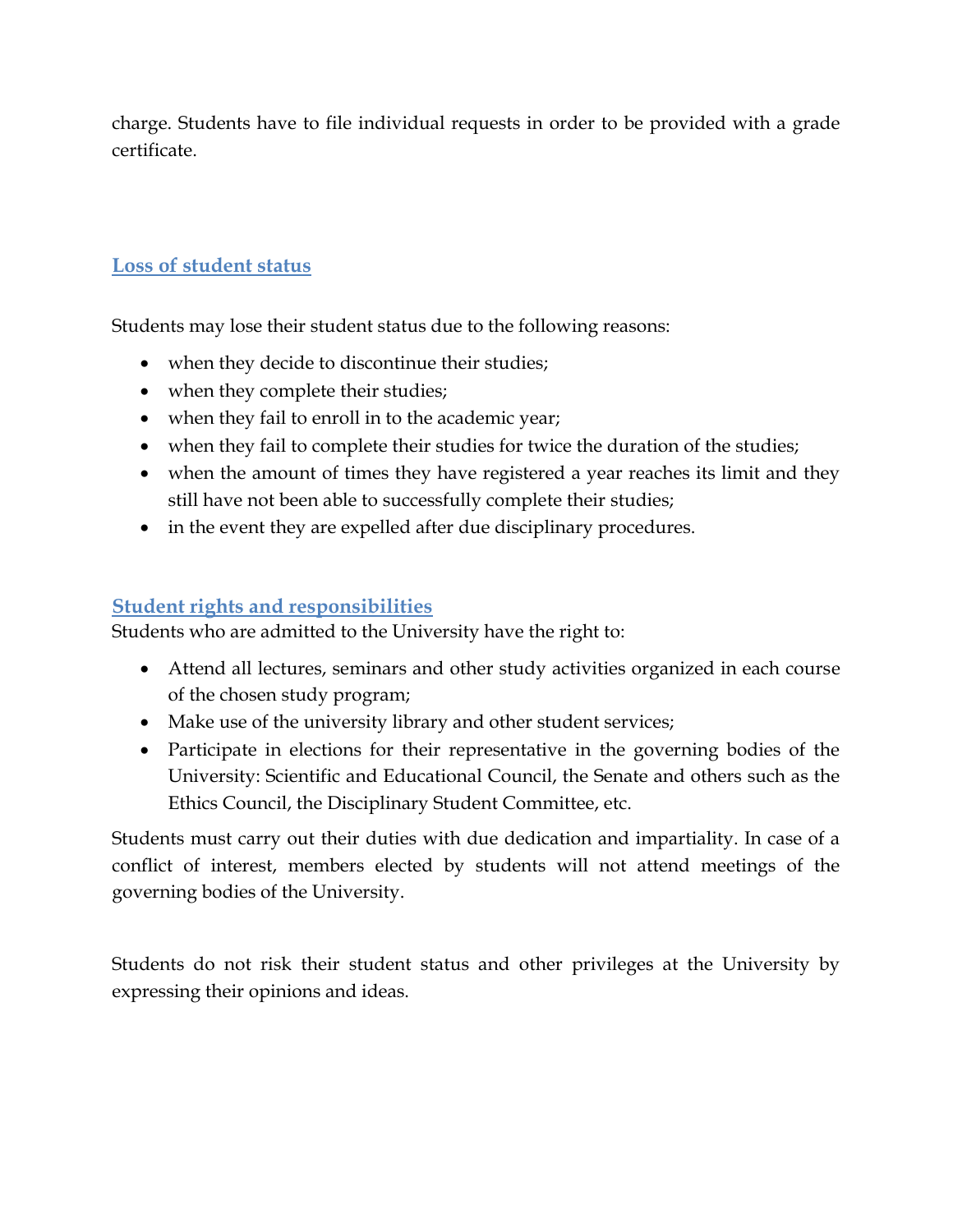They have the right to complain about the teaching quality or the University infrastructure, as well as oppose decisions or actions taken against them by the University, at the Ministry or in Court.

Students are required to:

- Comply with the University regulations;
- Comply with the rights of the personnel and other students;
- Be attentive in their studies and participate in academic activities;
- Attend lectures in accordance with the program's rules;
- Be well mannered and courteous in and out of University spaces and not disparage it;
- Comply with the rules of the Code of Ethics;
- Pay necessary study taxes and fees.

For more information on student rights and responsibilities see Article 115 and 116 of the Temporary UASF Statue.

# <span id="page-15-0"></span>**Student organizations**

Students are permitted to set up organizations which all students can be members of.

Each student organization has to have its own statute which is approved by its members in accordance with the general regulations of the Steering Council and approved by the appropriate Ministry.

The Statute must include principles for equal and non-discriminatory opportunities.

The Student Parliament represents students' interests.

The members of the Parliament are elected in compliance with the Regulation for student elections.

Suggestions for Parliament members are made depending on each year's election results.

The Statute and the Regulation for the Student Parliament determines the nomination, mandate, number of members and their election to the Parliament.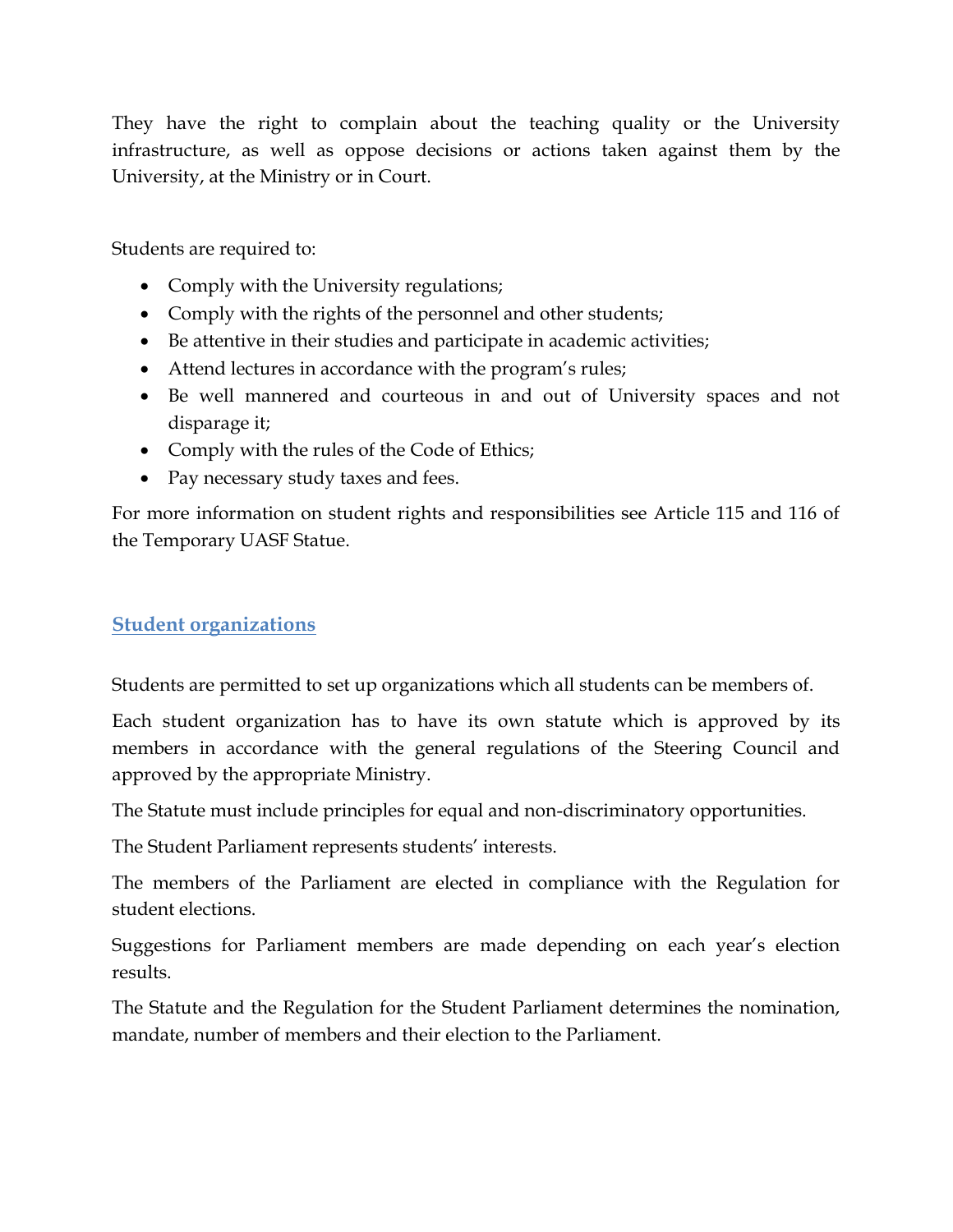## <span id="page-16-0"></span>**Scholarships**

UASF offers scholarships for students who excel in their studies as a way to further motivate them and achieve higher educational quality. Any student that meets the criteria set by the UASF Steering Council can be awarded a scholarship.

## <span id="page-16-1"></span>**University library**

The University library has various scientific and research publications and is accessible both by the academic staff and the students.

Students have access to literature and theses which they can borrow and use in the dedicated reading spaces at the University.

Our aim is to continuously furnish the library with contemporary literature and more scientific and research publications which students can use.

## <span id="page-16-2"></span>**Information Technology Services**

Information technology has an important role and its application is in its beginnings. Students can receive services and information from the Information Technology Officer.

## <span id="page-16-3"></span>**Identification card**

All students are provided with an ID card as soon as they enroll at UASF, which is used to identify their status.

## <span id="page-16-4"></span>**Student fees**

The first year of Bachelor studies is free for all students. Second and third year students pay 50€ a year, i.e. 25€ per semester.

Master's students pay: 300€ in for their first year, i.e. 150€ per semester and 150€ for the registration of the third semester. The fourth semester is free as students have to pay 100€ for their thesis defense.

In both study levels, students have to pay 25 $\epsilon$  for a copy of their diploma, and 5 $\epsilon$  for the certificate of grades.

The registration of exams for the Master's students costs 2.5€.